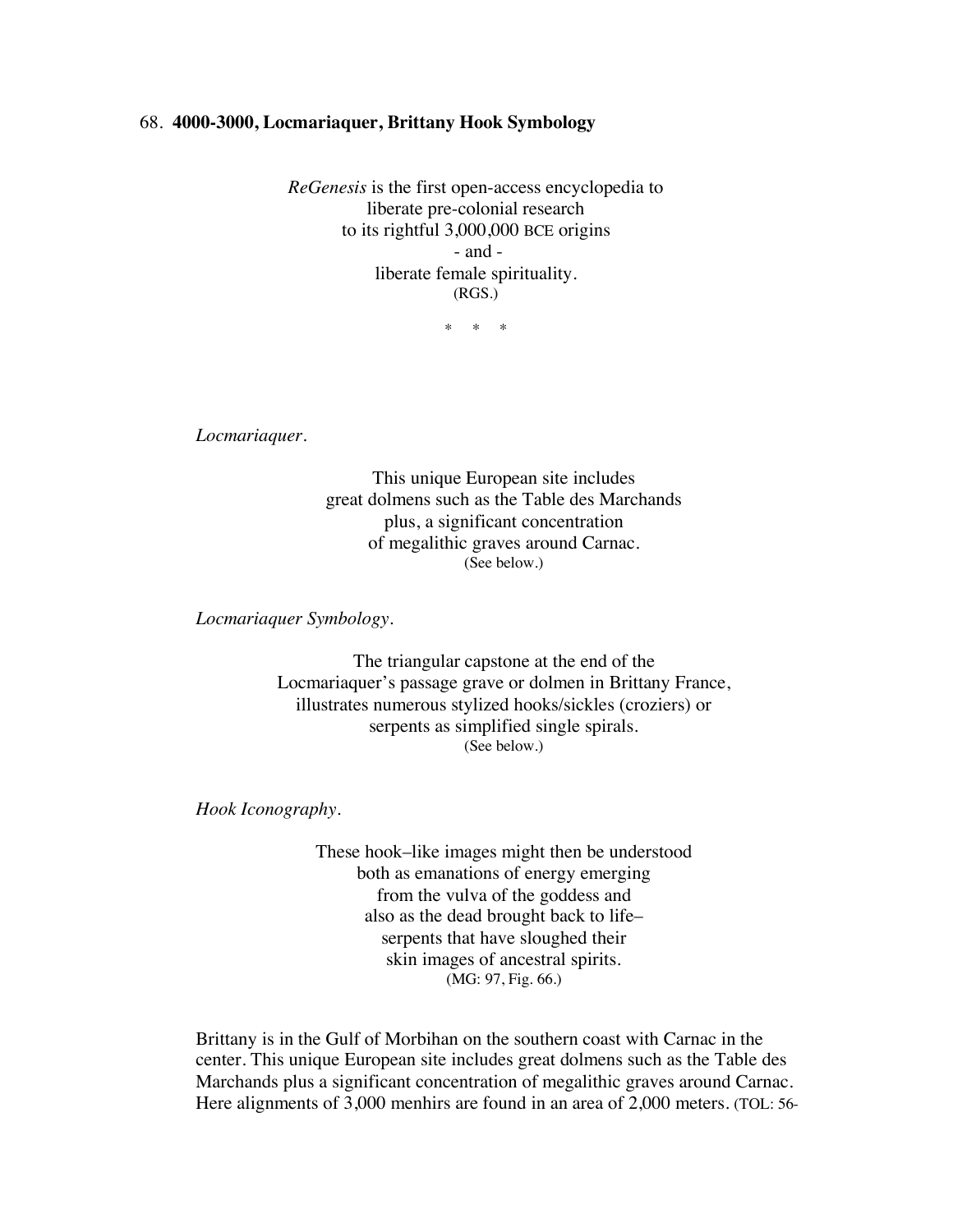7.) Of special interest in this entry is Locmariaquer's large capstone at the Neolithic Table des Marchands.

The triangular capstone at the end of the Locmariaquer's passage grave or dolmen in Brittany, France, illustrates numerous stylized hooks (croziers) or serpents as simplified single spirals. This symbol is also found in the tomb at Gavrinis, Brittany as well as the site of Alaca Hüyük, (Anatolia) Turkey. Additionally, images of the hook or crozier were common to Sumerian Inanna as the symbol of reed bundles or pillars that protected the harvest. The caduceus staff with two serpents was the symbol of Babylonian physician and queen of healing, Gula-Bau, known as *she who restores life*, c. 3000. Later the serpent symbol was subsumed by Greek patriarchs, Egyptian pharaohs, and Catholic popes as scepters of office. \* (TEG: 74-5; MG: 97, 175, 191, 195-6; LOG: 284-290; ASOI: 12; CDBL: 108-9.) (For a detailed description of Locmariaquer's orthostatic chamber and decorated stones, see *The Megalithic Art of Western Europe* by Elizabeth Shee Twohig. (MAWE.)

\* As the caduceus staff was taken over by patriarchs, pharaohs, and popes, so was Asherah's serpent Nehushtan and Tanit (Serpent Lady) subsequently appropriated to Moses in the  $7*$  century BCE Deuteronomists. (RDW: 166-167.)

Baring and Cashford discuss the symbol system on Locmariaquer's triangular capstone.

It has a design of hooks or sickles incised on it, similar to a design that appears on many goddess–menhirs elsewhere in France and all-over Old Europe. These designs increase in number as the stone widens. The two groups are divided by a central space marked by an oval design, which Gimbutas identified as a vulva. The hook or sickle is so similar in shape to a serpent and so ubiquitous in Neolithic imagery that it may not be too far–fetched to read it, as an image of regeneration such as would appear naturally in a place of burial. These hook–like images might then be understood both as emanations of energy emerging from the vulva of the goddess and also as the dead brought back to life–serpents that have sloughed their skin images of ancestral spirits (MG: 97, Fig. 66).

Further Gula-Bau as well as caduceus, staff, hook and crozier research: (RGS: 3000, Gula-Bau, Babylonian Queen of Physicians.)

Further Inanna research: 5000-4900, Inanna in Uruk, Mesopotamia; 4000, Sumer, Mesopotamia, and Mythologems; 2400, Lilith and Eve; 2370-2316, Akkadian Enheduanna and Inanna's Hymns; 2300, Sumerian Transitions; 2000, Babylonian Mythology; 1800, Re-Visioning Goddess Sarah and Abraham; and 1750, Hammurabi Laws, Babylon, Ishtar, and Inanna. (RGS.)

For a detailed description of Locmariaquer in Brittany and other related sites: Baring, Anne, and Jules Cashford. *The Myth of the Goddess: Evolution of an Image*. London, England: Viking, 1991: 93-97. (MG.)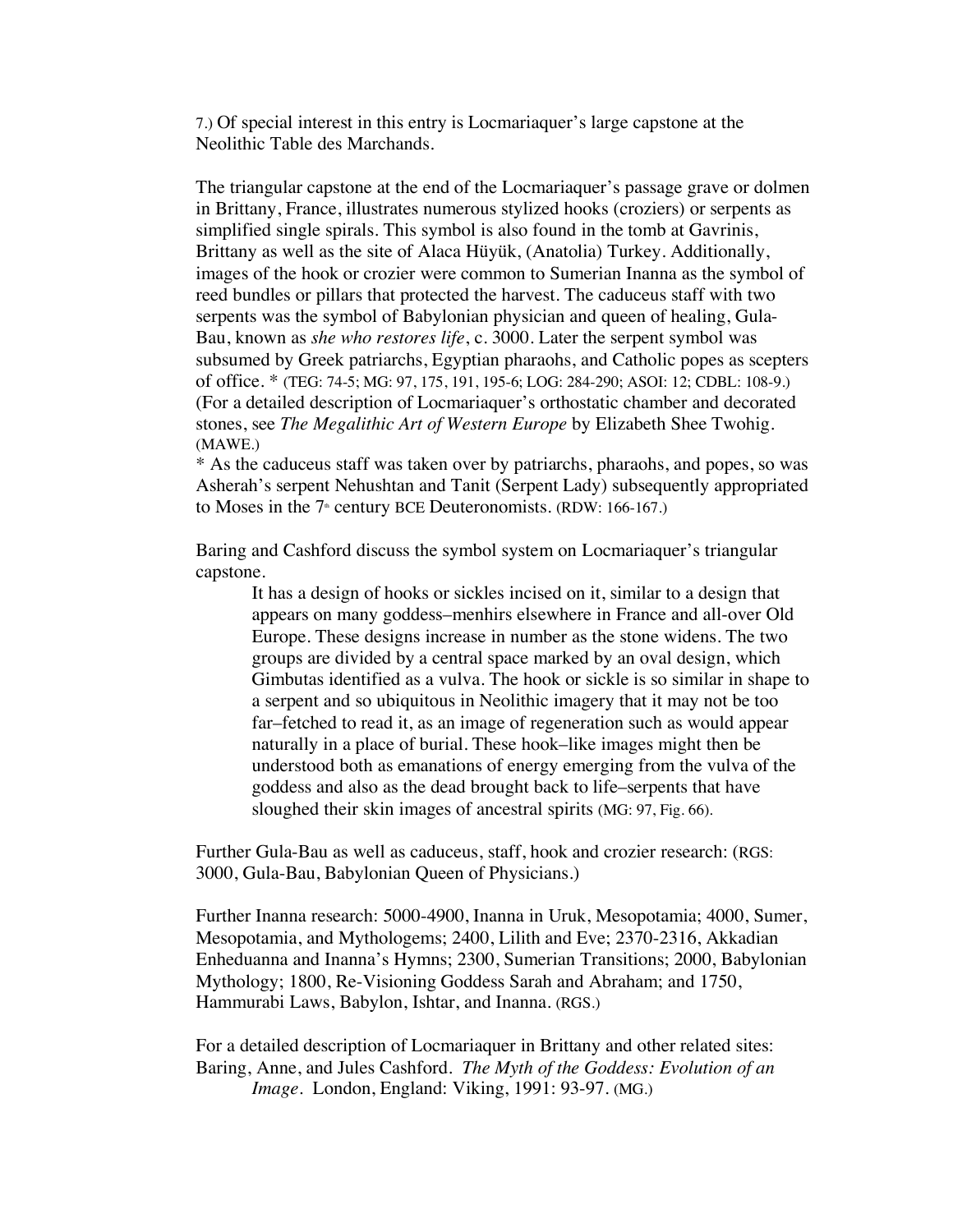- Crawford, Osbert Guy Stanhope. *The Eye Goddess*. 2<sup>nd</sup> ed. Oak Park, IL: Delphi Press, 1991. 68-78. (TEG.)
- Fleming, Andrew. "The Myth of the Mother Goddess." *World Archaeology* 1 (1969). 247-261: (MMG.)
- Le Roux, C.T. and Yvon Boëlle. *Carnac, Locmariaquer and Gavrinis*. Rennes, France: Ouest-France, 2001. (CLG.)
- Streep, Peg. *Sanctuaries of the Goddess: The Sacred Landscapes and Objects.* Boston, MA: Bulfinch, 1994. (SOTG.)
- Twohig, Elizabeth Shee. *The Megalithic Art of Western Europe*. Oxford, England: Oxford University Press, 1981. (MAWE.)

Further research on vulva images: 34,000-28,000, Les Eyzies Vulva Engravings, Dordogne Caves; 31,000, Chauvet Cave and Vulva Engravings; 30,000-25,000, Aurignacian Age; 30,000-25,000, Goddess of Willendorf, Austria; 25,000-20,000, Goddess of Laussel; 5300-4300, Climactic Phase and Script in Old Europe; 3000- 2000, Cycladic Goddesses; 2600-2000, Early Bronze Age, Crete, Chthonian; and 400, Celtic Sheela-na-gig. (RGS.) (For additional CE research, see illustration of a 1600 c. vulva labyrinth design in: Bord, Janet. *Mazes and Labyrinths of the World*. New York, NY: Dutton, 1976. 85, Fig. 127. **(**MLW.)

Further V/triangle/vulvic research: 70,000, Blombos Cave; 34,000-28,000, Les Eyzies Vulva Engravings, Dordogne Caves; 31,000, Chauvet Cave and Vulva Engravings; 30,000-25,000, The Aurignacian Age; 30,000, Labyrinths, Spirals, and Meanders; 30,000-25,000, Goddess of Willendorf, Austria; 8000/7000-5000, Early Neolithic; 7000-5000, Early Neolithic Crete; 5500-3500, Cucuteni (Tripolye) Culture, Eastern Europe; 5300-4300, Climactic Phase and Script in Old Europe; 4000-3500, Gavrinis, Brittany France; 2000, Asherah; 1900-1800, Dawning of the African Alphabet and the Aniconic Goddess Triangle; 1790-1700, Goddess of Kultepe, Anatolia; 1500, Lachish Ewer, Triangle, and Menorah; and 800, Tanit (Also Taanit, Ta'anit, Tannit, or Tannin). (RGS.)

Further research on symbolic systems including the V/triangle/vulvic cave engravings and gender emergence:

- Caldwell, Duncan. "Supernatural Pregnancies: Common Features and New Ideas Concerning Upper Paleolithic Feminine Imagery." *Arts & Cultures.*  Geneva, Switzerland: Barbier-Mueller Museums, 2010. 52-75. (SPC.)
- Christ, Carol P. "Why Women Need the Goddess: Phenomenological, Psychological, and Political Reflections." *Womanspirit Rising: A Feminist Reader in Religion*. Eds. Carol P. Christ, and Judith Plaskow. San Francisco, CA: Harper & Row, 1979. 71-86. (WWN.)
- Clottes, Jean, and J. David Lewis-Williams. *The Shamans of Prehistory: Trance and Magic in the Painted Caves.* Trans. Sophie Hawkes. New York, NY: Harry N. Abrams, 1998. (SOP.)
- Conroy, L. P. "Female Figurines of the Upper Paleolithic and the Emergence of Gender." *Women in Archaeology: A Feminist Critique*. Eds. Hilary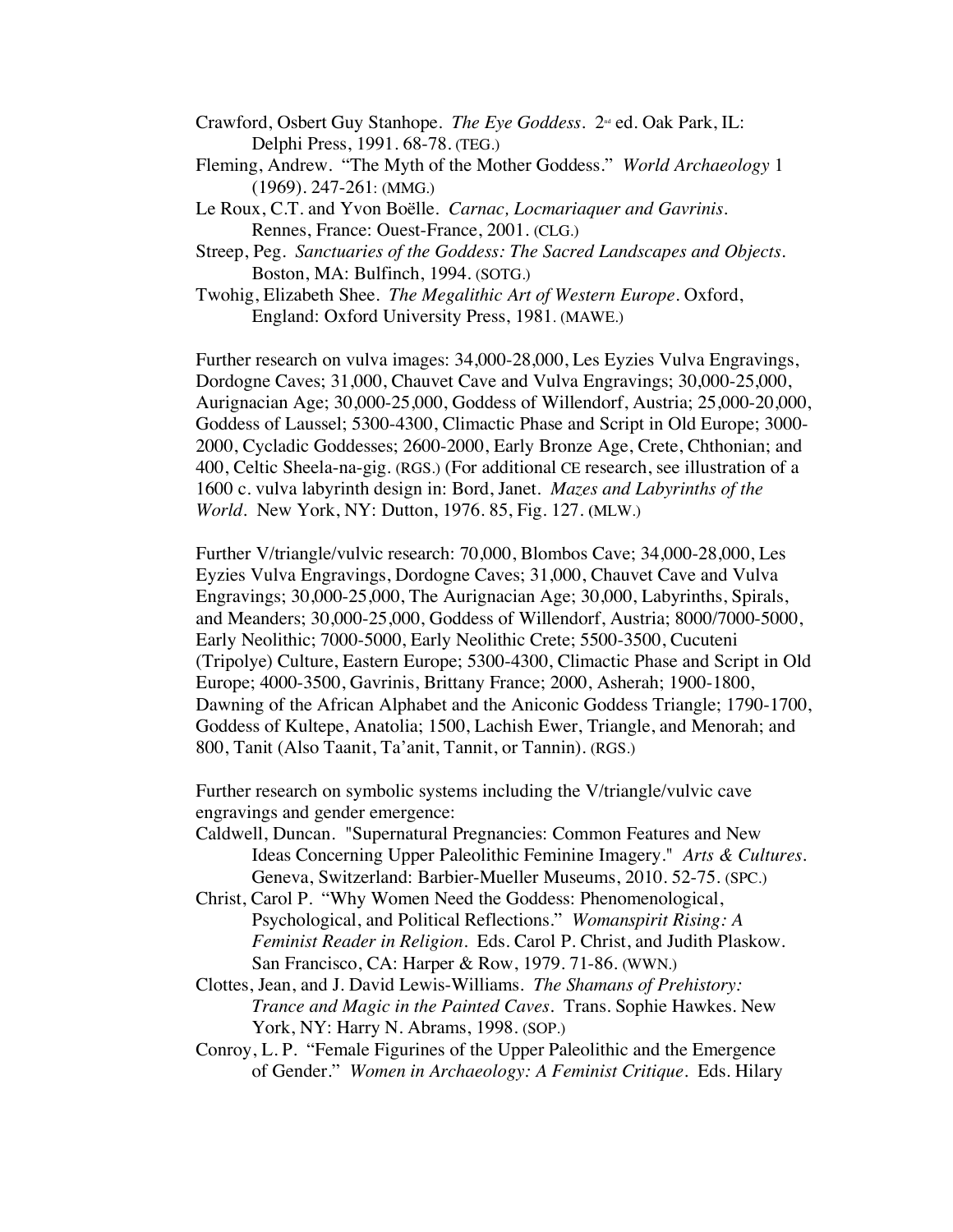du Cros and Laurajane Smith. Canberra, Australia: Dept. of Prehistory, Research School of Pacific Studies, Australian National University, 1993. 153-160. (FF.)

- Jabr, Ferris. "Ars Longa." *New York Times Magazine,* Dec. 7, 2014: 18, 20. (ARSL.)
- Joan, Eahr Amelia. "Ochre's Living Lineage: The Gyne-Morphic Bloodline of Spirituality." 2017. (OLL.)
- Lewis-Williams, David J. *The Mind in the Cave: Consciousness and the Origins of Art.* London, England: Thames and Hudson, 2002. (MIC.)
- Marler, Joan, and Miriam R. Dexter, Eds. *Signs of Civilization: Neolithic Symbol System of Southeast Europe*. Novi Sad, Hungary: Institute of Archaeomythology, 2009. (SC.)
- McCoid, Catherine Hodge and LeRoy D. McDermott. "Toward Decolonizing Gender." *American Anthropologist* 98.2 (Jun. 1996): 319-326. (TDG.)
- Rubin, Alissa J. "A Mirror of Subterranean Wonders: Replica of Chauvet Cave Bristles with Lifelike Paintings." *New York Times*, Apr. 25, 2015: C1-C2. (MSW.)
- Tedlock, Barbara. *The Woman in the Shaman's Body: Reclaiming the Feminine in Religion and Medicine*. New York, NY: Bantam Books, 2005. (WSB.)

IMAGE: TRIANGULAR (VULVA) BACKSTONE: LOCMARIAQUER, FRANCE. PHOTO: © GSA. DESCRIPTION: TRIANGULAR (VULVA) BACKSTONE WITH NUMEROUS STYLIZED HOOKS (CROZIERS) OR STAFFS, LOCMARIAQUER, BRITTANY, FRANCE. (LOG: 192, 285; MG: 95.)

SLIDE LOCATION FRANCE, SHEET 3, ROW 3, SLEEVE 5, SLIDE #11, 4000-3000 NEOLITHIC BCE.

CO\_FRA\_S3\_R3\_SL5\_S11.jpg

SHOT ON LOCATION: LOCMARIAQUER: BRITTANY, FRANCE.

NOTE 1: TRIANGULAR SITES AND STONES MIRROR THE "PUBIC TRIANGLE, AN ABSTRACTION OF THE GODDESS." (TAW: 48.)

NOTE 2: FOR FURTHER DISCUSSIONS AND GSA IMAGES OF THE STYLIZED HOOK, CROZIER OR STAFF PLUS SUMERIAN INANNA, SEE: 4000, ALACA HÜYÜK, (ANATOLIA) TURKEY AND 1349, TUTANKHAMEN. (RGS.) (TEG: 74-76; MG, 97. FIG. 66.)

NOTE 3: FIELDWORK PROJECT 1989.

IMAGE: DOUBLE GODDESS INANNA/ISHTAR WITH CROWN OF HORNS: URUK, MESOPOTAMIA.

PHOTO: © GSA. DESCRIPTION: DOUBLE GODDESS INANNA/ISHTAR WITH CROWN OF HORNS AND TIERED ROBE HOLDING LION-HEADED MACE. "MESOPOTAMIANS SAW INANNA – ISHTAR AS A SINGLE UNIFIED DEITY (QH: 29)."

SLIDE LOCATION NEAR EAST, SHEET 4, ROW 1, SLEEVE 4, SLIDE #17E, BCE. CU\_NEA\_S4\_R1\_SL4\_S17E.jpg

SHOT ON LOCATION: SHOT ON LOCATION: MUSÉE DU LOUVRE: PARIS, FRANCE. NOTE 1:

NORTHERN SUMERIAN GODDESS INANNA WAS FUSED TOGETHER WITH HER COUNTERPART, SOUTHERN AKKADIAN ISHTAR. AS THROUGHOUT ANCIENT CIVILIZATIONS, POLYTHEISTIC DOUBLE GODDESS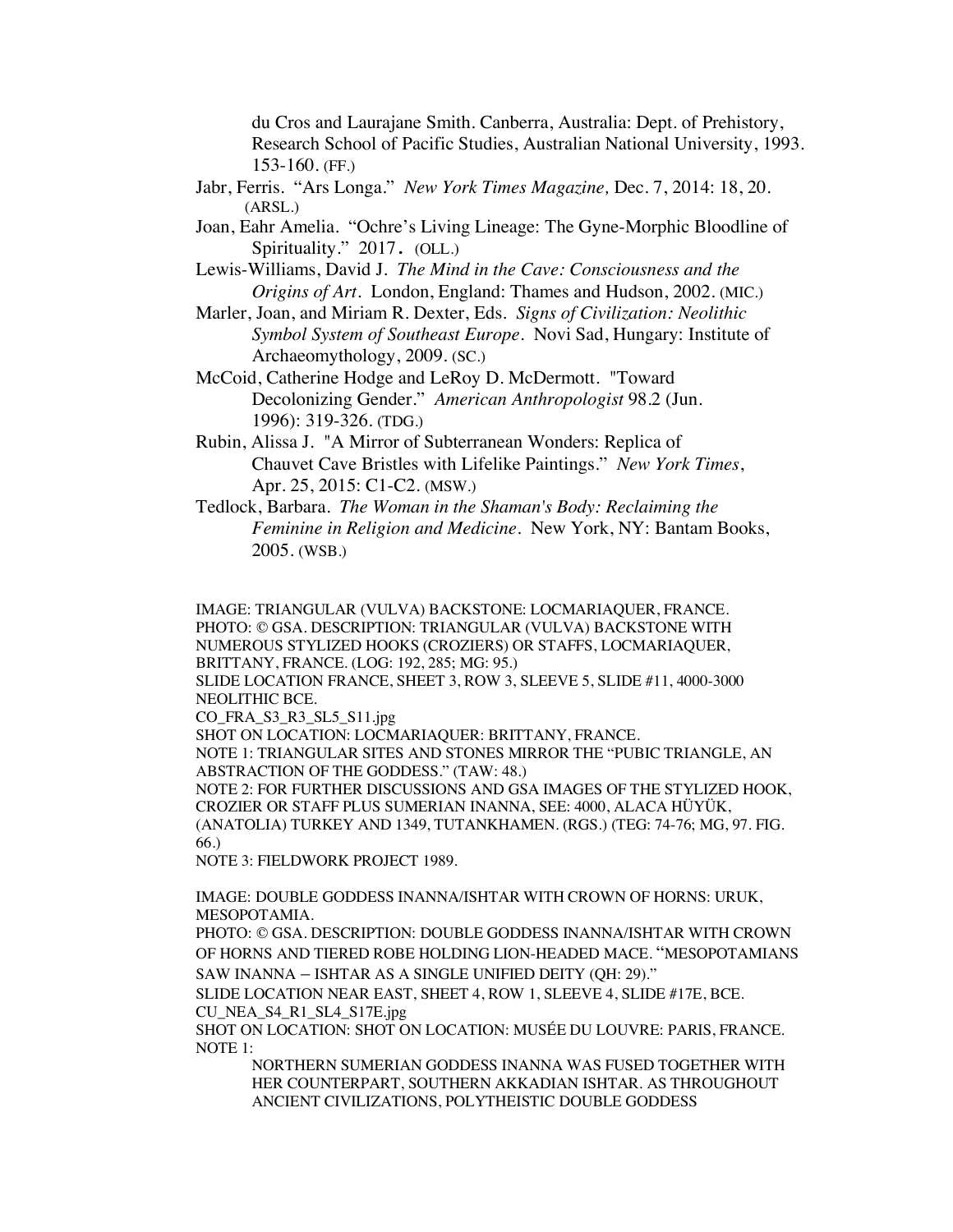INANNA/ISHTAR CONSOLIDATED POLITICAL EFFORTS, SACRED LITERATURE, THEOLOGY, AND CRUCIAL COMMUNITY ENDEAVORS AS WELL AS NATIONAL CELEBRATIONS INCLUDING SACRED MARRIAGE-RITES AND BLOOD MYSTERIES (RGS: 1750, ISHTAR).

NOTE 2: THE IMAGE OF THE HOOK OR CROZIER WAS COMMON TO SUMERIAN INANNA AS THE SYMBOL OF THE REED BUNDLES OR PILLARS THAT PROTECTED THE HARVEST (RGS).

NOTE 3:

INANNA'S HOOK WAS INHERITED BY CHRISTIAN BISHOPS AS A SCEPTER OF OFFICE. A COMMON THEME FOR THE FANCIER ELABORATELY CURVED CROZIER OF BISHOPS WAS A COILED DRAGON OR SERPENT HEAD (RGS). (BFV; CDBL.)

NOTE 4: FOR FURTHER DISCUSSIONS AND GSA IMAGES OF THE STYLIZED HOOK, CROZIER OR STAFF PLUS SUMERIAN INANNA, SEE: 4000, ALACA HÜYÜK, (ANATOLIA) TURKEY; AND 1349, TUTANKHAMEN (RGS). (TEG: 74-76; MG, 97. FIG. 66.)

NOTE 5: FIELDWORK PROJECT 1980-1989.

IMAGE: STYLIZED HOOK OR CROZIER: ALACA HÜYÜK, (ANATOLIA) TURKEY. PHOTO: © GSA. DESCRIPTION: KING AND QUEEN WITH STYLIZED HOOK OR CROZIER AND RAISED HAND PAYING HOMAGE TO BULL ON PEDESTAL PLUS ALTAR ON THE LEFT SIDE AT THE SPHINX GATE, ALACA HÜYÜK, (ANATOLIA) TURKEY. (TEG: 74-76; TOL: 117-8.) ALSO SEE CATHEDRA GODDESS ON RIGHT CORNER OF PROCESSIONAL FRONT WALL.

SLIDE LOCATION TURKEY, SHEET 64, ROW 4, SLEEVE 1, SLIDE #811, 1450-1200 BCE. CO\_TUR\_S64\_R4\_SL1\_S811

SHOT ON LOCATION: ALACA HÜYÜK: (ANATOLIA) TURKEY. NOTE 1: FOR FURTHER DISCUSSIONS AND GSA IMAGES OF THE STYLIZED HOOK, CROZIER OR STAFF PLUS SUMERIAN INANNA'S CROZIER, SEE: (RGS: 4000-3000, LOCMARIAQUER; AND 1349, TUTANKHAMEN). ALSO SEE: (TEG: 74-76.) NOTE 2: FIELDWORK PROJECT 1986.

IMAGE: TUTANKHAMEN'S STYLIZED HOOK: EGYPTIAN TOMB. PHOTO: © GSA. DESCRIPTION: STYLIZED HOOK (CROZIER) OR STAFF FROM TUTANKHAMEN'S TOMB FROM VALLEY OF THE KINGS' TOMB, EGYPT. SLIDE LOCATION EGYPT, SHEET 35, ROW 2, SLEEVE 5, SLIDE #254, 1350 BCE. CO\_EGY\_S35\_R2\_SL5\_S254.jpg

SHOT ON LOCATION: MUSEUM OF EGYPTIAN ANTIQUITIES: CAIRO, EGYPT AND TUTANKHAMEN'S TOMB.

NOTE 1: FOR FURTHER DISCUSSIONS AND GSA IMAGES OF THE STYLIZED HOOK, CROZIER OR STAFF PLUS SUMERIAN INANNA'S CROZIER, SEE, RGS: 4000-3000, LOCMARIAQUER AND 4000, ALACA HÜYÜK, (ANATOLIA) TURKEY. (TEG: 74-76.) NOTE 2: FIELDWORK PROJECT 1985-1989.

IMAGE: PHYSICIAN GULA WITH STAFF AND TREE – OF – LIFE: BABYLON. PHOTO: © GSA. DESCRIPTION: PLAQUE OF A BULL, TRIANGLE (VULVA) AND TREE OF LIFE DEDICATED TO BABYLONIAN HEALER AND PHYSICIAN GULA (ALSO KNOWN AS NIN-DIN-DUNG): RENOWNED HEALING GODDESS WHO RESTORES LIFE. (CDBL: 108-9.)

SLIDE LOCATION NEAR EAST, SHEET 3, ROW 1, SLEEVE 3, SLIDE #18, 1110-900 BCE. CU\_NEA\_S3\_R1\_SL3\_S18.jpg

SHOT ON LOCATION: BRITISH MUSEUM: LONDON, ENGLAND. NOTE 1: THE CADUCEUS STAFF WITH TWO SERPENTS WAS ALSO A SYMBOL OF THE BABYLONIAN PHYSICIAN AND QUEEN OF HEALING, GULA-BAU, KNOWN AS SHE WHO RESTORES LIFE, c. 3000 (RGS). (SOURCE: ENTRY ABOVE.) NOTE 2: